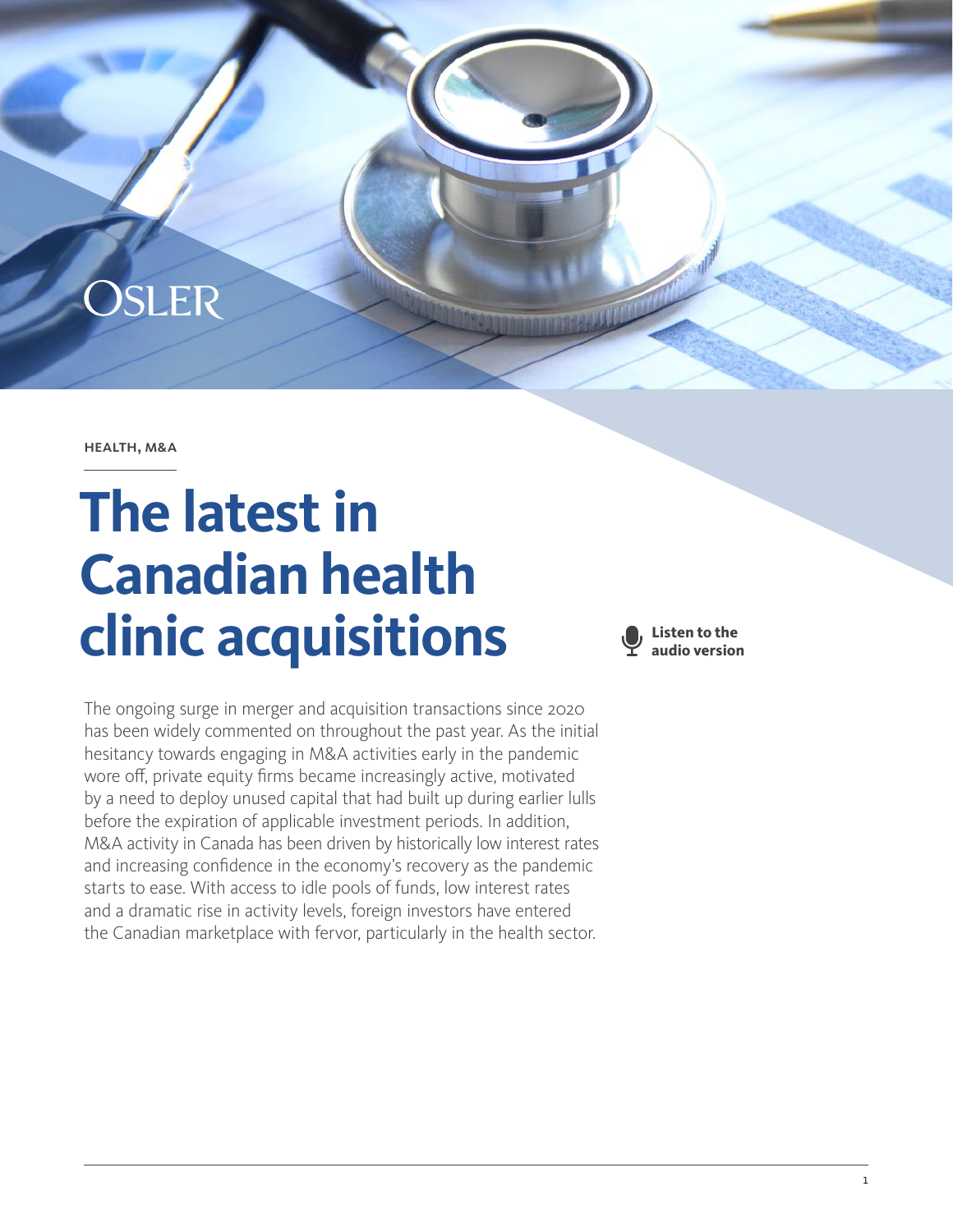# Canada's health industry landscape: No longer perceived as the land of "free healthcare"

The Canadian health industry has been increasingly attractive to investors, particularly health clinics specializing in veterinary medicine, dentistry and orthodontic services, as well as virtual care. This growing attraction flies in the face of the mistaken view that the Canadian healthcare system is an entirely public healthcare system – a view held by many despite the fact that most health clinics in Canada are privately owned and operated.

Clinic ownership in Canada remains fragmented and has not yet encountered the mature clinic roll-up consolidation observed in the U.S. and other jurisdictions. In addition, the Canadian health industry has historically been viewed by many foreign stakeholders as a difficult sector to enter for a variety of reasons: (a) the sector is predominantly provincially regulated, meaning the provision of health services is geographically siloed; (b) certain health professions are often funded through complex government health insurance regimes; and (c) in certain health professions, provincially regulated health professionals must be the sole (or majority) shareholders, directors, officers of and/or fulfill specific management roles in any corporate entity carrying on the practice of a regulated health profession (a Health Corp.).

# Roll-up transactions and private equity investment

The U.S. market has long observed both private equity investment in health clinics and "roll-up" transactions in which a private equity investor acquires a number of clinics. Increasingly, public companies are participating in clinic acquisition strategies, with generalist companies looking at multiple service providers and specialized companies focusing on more targeted investment opportunities.

In addition to increased capital market activity, similar private equity investments in the health sector are now regularly occurring in Canada, with Canadian and foreign private equity investors taking advantage of investment opportunities. In the veterinary medicine and dental industries in particular – two sectors which are not funded by government health insurance plans (with limited exceptions) – clinic aggregation activity continues to increase.

Clinic ownership in Canada remains fragmented and has not yet encountered the mature clinic roll-up consolidation observed in the U.S. and other jurisdictions.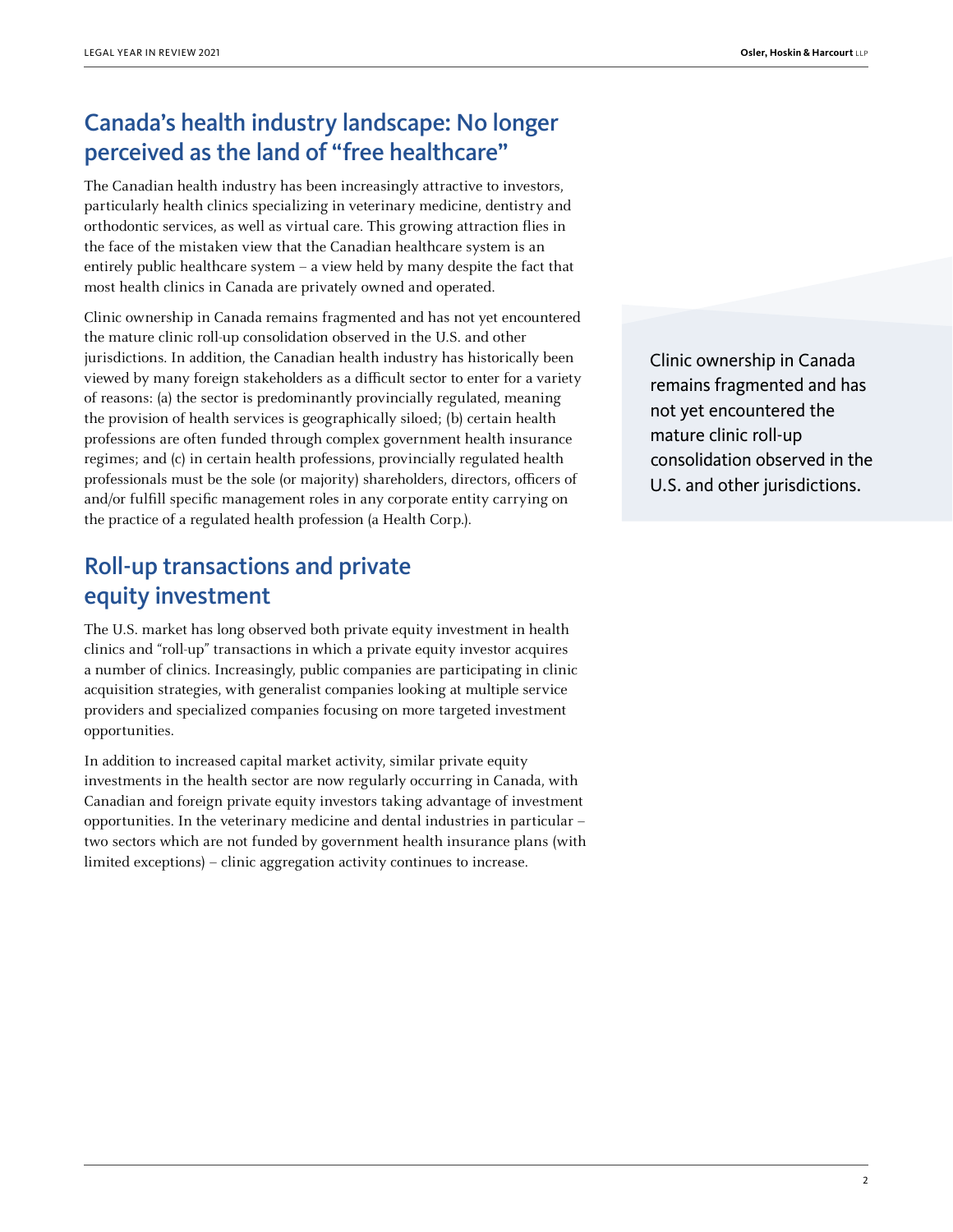### Financing considerations

There are several interesting financial considerations for leveraged health clinic acquisitions. As noted above, depending on the health profession, there may be a requirement for the Health Corp. ownership structure to have only a licensed health professional or professionals as its shareholder(s), director(s), officer(s) and/or supervisor(s). This requirement raises potential issues of enforcement for lenders. Consideration must be given in an enforcement scenario to the ability to appoint a replacement health professional, if necessary, to take control while continuing to satisfy applicable regulatory requirements. The guarantee and security packages available to lenders will be subject to the ability of lenders to obtain "step in" rights under key servicing agreements with clinic operators, as well as any applicable statutory restrictions preventing the transfer of licences or the granting of security in licences.

#### Health regulatory considerations

Roll-up transactions in Canada may be structured in a variety of ways to satisfy the applicable regulatory requirements. This can include strategies for addressing prohibitions against the practice of a regulated health profession by a corporation. It is generally permissible for a regular corporation (i.e., a corporation without restrictions as to its shareholder, director or officer compositions) (a Management Corporation) to provide services to a Health Corp., including the performance of all necessary management and back-office services, equipment, technology and personnel (other than regulated personnel) necessary for a turnkey operation.

Generally, there will be some degree of reliance on the regulated health professional to fulfill certain prescribed roles within the Health Corp. (in addition to the professionals providing services within the clinics). However, there are a number of strategies that may be implemented by the investor or service provider to mitigate the risks associated with this reliance. For certain health clinics in some jurisdictions, an entity can satisfy the applicable regulatory requirements by leveraging multiple classes of shares, with a health professional holding certain shares and entering into a shareholders' agreement to allocate the financial and decision-making powers to the Management Corporation.

Another structure often implemented to meet the regulatory standards involves a services agreement between the Management Corporation and the Health Corp. Such an agreement provides the Management Corporation with financial control over the Health Corp. through the payment of a management fee that is either based on revenue or is simply a flat fee. In this structure, the oversight and responsibility for carrying on the professional health services and the engagement of the health professionals remain solely with the Health Corp. Such a structure can be replicated (and modified as necessary) to satisfy the applicable regulatory requirements in each jurisdiction.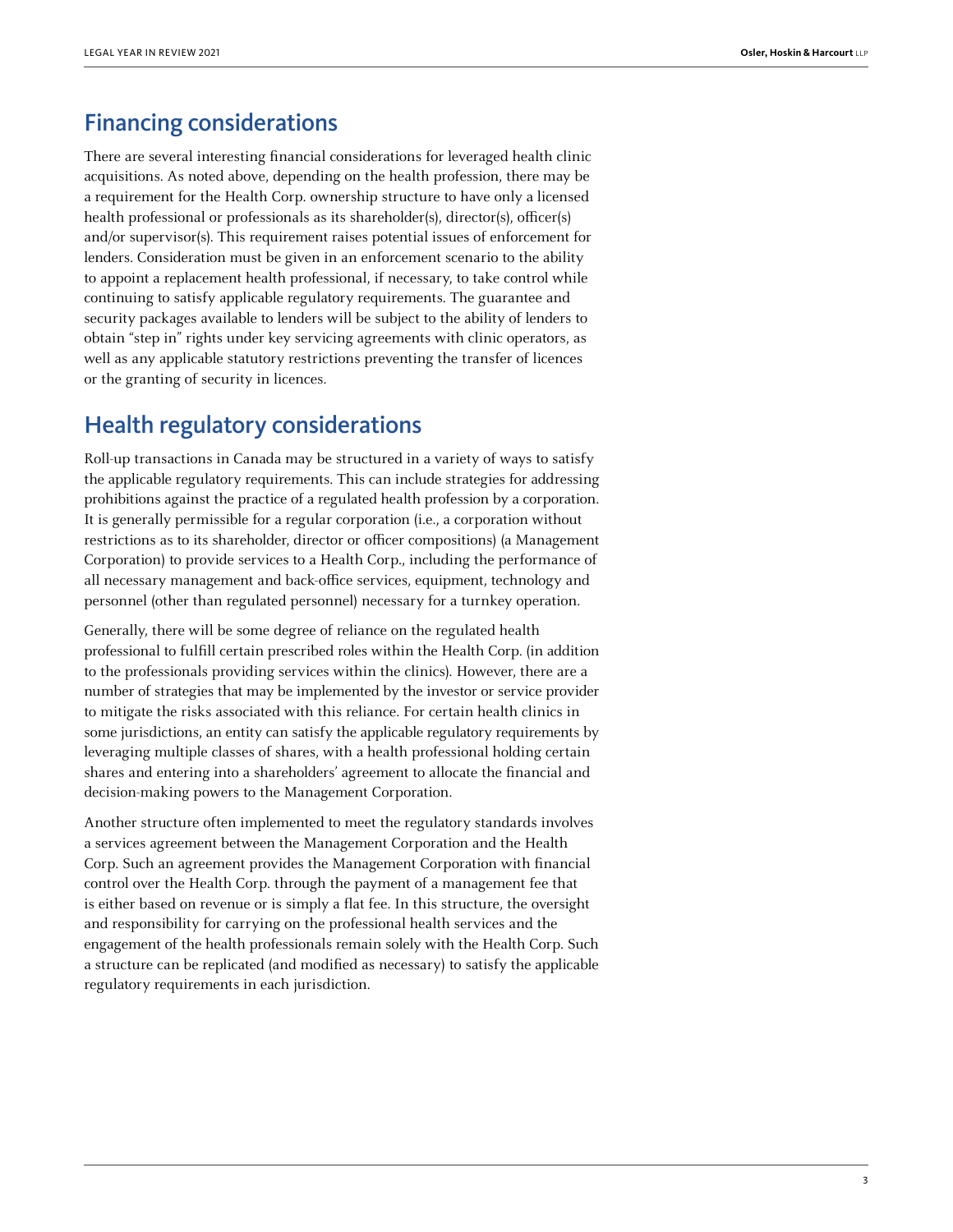In the context of arrangements between a Management Corporation and a Health Corp., there are also public policy and regulatory issues that arise in connection with the protection and enforcement of goodwill associated with the clinics as a result of the Health Corp. being responsible for providing the health services. These matters are typically addressed in the services agreement or other agreements between the parties through restrictive covenants and termination provisions.

In these cases, the Health Corp.'s shareholders would also have contractual restrictions on their ability to transfer the shares of the Health Corp. The Management Corporation will typically have a contractual right to appoint a different regulated health professional to hold the shares of the Health Corp. and to satisfy other regulatory requirements, if necessary. This option ensures that the Management Corporation has the ability to continue to derive economic value from the business without undue reliance on any one health professional.

Certain health professions also require the operator of the clinic or regulated health business to hold a licence to be able to conduct activities or bill the government's health insurance plan for certain fees. In some circumstances, consent from a regulatory authority is required for the transfer of that licence or to permit any change of control or change in the directors or management of the entity holding the licence. In other circumstances, a licence may be considered personal to the holder and a new licence application will be required if the entity holding the licence is subject to change. Depending on the type of licence and the relationships between the parties, it may be possible to rely upon a transition service agreement to continue operations under an existing licence while a new licence application is pending.

#### Additional considerations

In addition to key financing and regulatory considerations unique to the health sector, there may be other complexities relating to privacy matters and the ownership of records associated with clinic operations. These may require compliance with various private sector and health-specific privacy legislation standards to operate clinics across numerous jurisdictions.

Depending on the structure of the licensing and management arrangements, franchise disclosure and other considerations may also be applicable to roll-up transactions in the Canadian provinces that regulate franchising, namely Ontario, British Columbia, Alberta, Manitoba, Prince Edward Island and New Brunswick.

In addition to key financing and regulatory considerations unique to the health sector, there may be other complexities relating to privacy matters and the ownership of records associated with clinic operations.